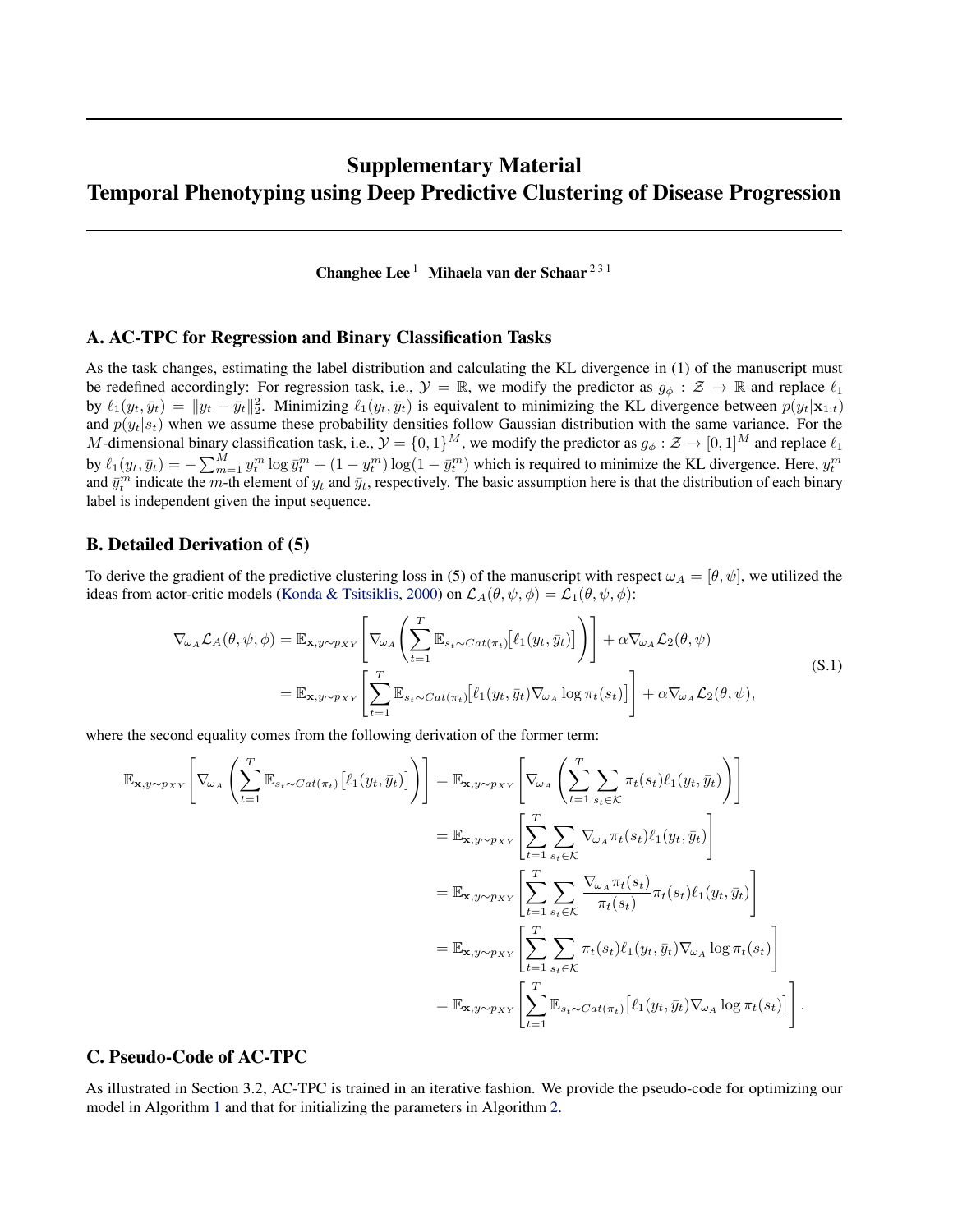#### <span id="page-1-0"></span>Algorithm 1 Pseudo-code for Optimizing AC-TPC

**Input:** Dataset  $\mathcal{D} = \{(\mathbf{x}_t^n, y_t^n)_{t=1}^{T^n}\}_{n=1}^N$ , number of clusters K, coefficients  $(\alpha, \beta)$ , learning rate  $(\eta_A, \eta_C, \eta_E)$ , mini-batch size  $n_{mb}$ , and update step M **Output:** AC-TPC parameters  $(\theta, \psi, \phi)$  and the embedding dictionary  $\mathcal{E}$ Initialize parameters  $(\theta, \psi, \phi)$  and the embedding dictionary  $\mathcal E$  via Algorithm [2](#page-2-0)

#### repeat

*Optimize the Encoder, Selector, and Predictor*

for  $m = 1, \cdots, M$  do

Sample a mini-batch of  $n_{mb}$  data samples:  $\{(\mathbf{x}_t^n, y_t^n)_{t=1}^{T^n}\}_{n=1}^{n_{mb}} \sim \mathcal{D}$ for  $n = 1, \cdots, n_{mb}$  do Calculate the assignment probability:  $\pi_t^n = [\pi_t^n(1) \cdots \pi_t^n(K)] \leftarrow h_{\psi}(f_{\theta}(\mathbf{x}_{1:t}^n))$ Draw the cluster assignment:  $s_t^n \sim Cat(\pi_t^n)$ Calculate the label distributions:  $\bar{y}_t^n \leftarrow g_\phi(\mathbf{e}(s_t^n))$  and  $\hat{y}_t^n \leftarrow g_\phi(f_\theta(\mathbf{x}_{1:t}^n))$ 

end for

Update the encoder  $f_{\theta}$  and selector  $h_{\psi}$ :

$$
\theta \leftarrow \theta - \eta_A \left( \frac{1}{n_{mb}} \sum_{n=1}^{n_{mb}} \sum_{t=1}^{T^n} \ell_1(y_t^n, \bar{y}_t^n) \nabla \theta \log \pi_t^n(s_t^n) - \alpha \nabla \theta \sum_{k=1}^K \pi_t^n(k) \log \pi_t^n(k) \right)
$$
  

$$
\psi \leftarrow \psi - \eta_A \left( \frac{1}{n_{mb}} \sum_{n=1}^{n_{mb}} \sum_{t=1}^{T^n} \ell_1(y_t^n, \bar{y}_t^n) \nabla \psi \log \pi_t^n(s_t^n) - \alpha \nabla \psi \sum_{k=1}^K \pi_t^n(k) \log \pi_t^n(k) \right)
$$

Update the predictor  $g_{\phi}$ :

$$
\phi \leftarrow \phi - \eta_C \frac{1}{n_{mb}} \sum_{n=1}^{n_{mb}} \sum_{t=1}^{T^n} \nabla_{\phi} \ell_1(y_t^n, \bar{y}_t^n)
$$

end for

#### *Optimize the Cluster Centroids*

for  $m = 1, \cdots, M$  do Sample a mini-batch of  $n_{mb}$  data samples:  $\{(\mathbf{x}_t^n, y_t^n)_{t=1}^{T^n}\}_{n=1}^{n_{mb}} \sim \mathcal{D}$ for  $n = 1, \cdots, n_{mb}$  do Calculate the assignment probability:  $\pi_t^n = [\pi_t^n(1) \cdots \pi_t^n(K)] \leftarrow h_{\psi}(f_{\theta}(\mathbf{x}_{1:t}^n))$ Draw the cluster assignment:  $s_t^n \sim Cat(\pi_t^n)$ Calculate the label distributions:  $\overline{y}_t^n \leftarrow g_\phi(\mathbf{e}(s_t^n))$ end for for  $k = 1, \cdots, K$  do

Update the embeddings  $e(k)$ :

$$
\mathbf{e}(k) \leftarrow \mathbf{e}(k) - \eta_E \Bigg(\frac{1}{n_{mb}}\sum_{n=1}^{n_{mb}}\sum_{t=1}^{T^n}\nabla_{\mathbf{e}(k)}\ell_1(y_t^n,\bar{y}_t^n) - \gamma\sum_{\substack{k'=1\\k'\neq k}}^{K}\nabla_{\mathbf{e}(k)}\ell_1\big(g_{\phi}(\mathbf{e}(k)),g_{\phi}(\mathbf{e}(k'))\big)\Bigg)
$$

end for

Update the embedding dictionary:  $\mathcal{E} \leftarrow {\bf \{e}}(1), \dots {\bf e}(K) \}$ end for until convergence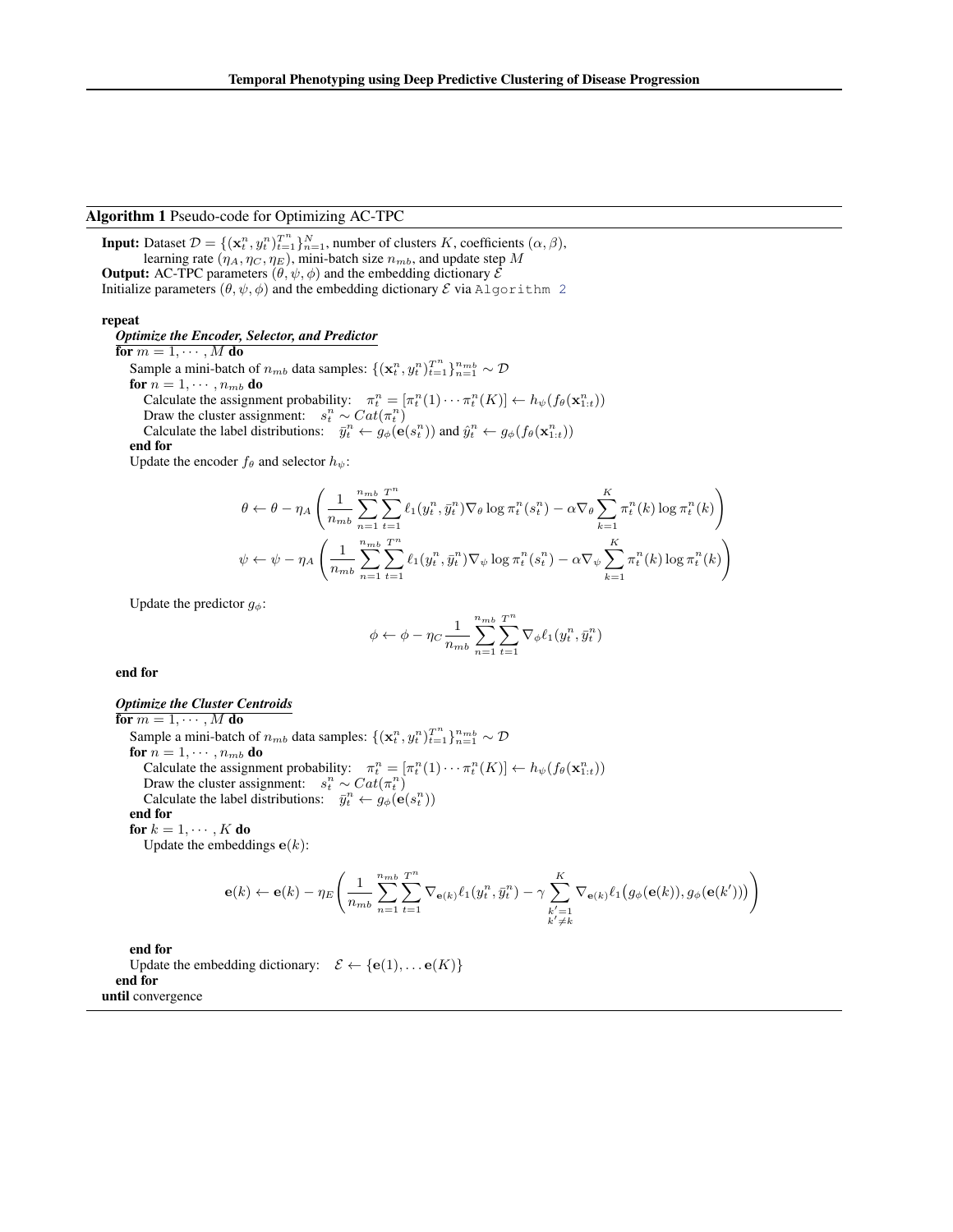### <span id="page-2-0"></span>Algorithm 2 Pseudo-code for pre-training AC-TPC

**Input:** Dataset  $\mathcal{D} = \{(\mathbf{x}_t^n, y_t^n)_{t=1}^{T^n}\}_{n=1}^N$ , number of clusters K, learning rate  $\eta$ , mini-batch size  $n_{mb}$ **Output:** AC-TPC parameters  $(\theta, \psi, \phi)$  and the embedding dictionary  $\mathcal{E}$ Initialize parameters (θ, ψ, φ) via Xavier Initializer

#### *Pre-train the Encoder and Predictor*

#### repeat

Sample a mini-batch of  $n_{mb}$  data samples:  $\{(\mathbf{x}_t^n, y_t^n)_{t=1}^{T^n}\}_{n=1}^{n_{mb}} \sim \mathcal{D}$ for  $n = 1, \dots, n_{mb}$  do

Calculate the label distributions:  $\hat{y}_t^n \leftarrow g_\phi(f_\theta(\mathbf{x}_{1:t}^n))$ 

end for

$$
\theta \leftarrow \theta - \eta \frac{1}{n_{mb}} \sum_{n=1}^{n_{mb}} \sum_{t=1}^{T^n} \nabla_{\theta} \ell_1(y_t^n, \hat{y}_t^n) \qquad \phi \leftarrow \phi - \eta \frac{1}{n_{mb}} \sum_{n=1}^{n_{mb}} \sum_{t=1}^{T^n} \nabla_{\phi} \ell_1(y_t^n, \hat{y}_t^n)
$$

until convergence

#### *Initialize the Cluster Centroids*

Calculate the embedding dictionary  $\mathcal E$  and initial cluster assignments  $c_t^n$ 

$$
\mathcal{E}, \{\{c_t^n\}_{t=1}^{T^n}\}_{n=1}^N \leftarrow \text{K-means}(\{\{\mathbf{z}_t^n\}_{t=1}^{T^n}\}_{n=1}^N, K)
$$

#### *Pre-train the Selector*

repeat Sample a mini-batch of  $n_{mb}$  data samples:  $\{(\mathbf{x}_t^n, y_t^n)_{t=1}^{T^n}\}_{n=1}^{n_{mb}} \sim \mathcal{D}$ 

for  $n = 1, \cdots, n_{mb}$  do Calculate the assignment probability:  $\pi_t^n = [\pi_t^n(1) \cdots \pi_t^n(K)] \leftarrow h_{\psi}(f_{\theta}(\mathbf{x}_{1:t}^n))$ 

end for

Update the selector  $h_{\psi}$ :

$$
\psi \leftarrow \psi + \eta \frac{1}{n_{mb}} \sum_{n=1}^{n_{mb}} \sum_{t=1}^{T^n} \sum_{k=1}^K c_t^n(k) \log \pi_t^n(k)
$$

until convergence

#### D. Details of the Datasets

### D.1. UKCF Dataset

UK Cystic Fibrosis registry (UKCF)<sup>1</sup> records annual follow-ups for 5,171 adult patients (aged 18 years or older) over the period from 2008 and 2015, with a total of 25,012 hospital visits. Each patient is associated with 89 variables (i.e., 11 static and 78 time-varying features), including information on demographics and genetic mutations, bacterial infections, lung function scores, therapeutic managements, and diagnosis on comorbidities. The detailed statistics are given in Table [S.1.](#page-3-0)

#### D.2. ADNI Dataset

Alzheimer's Disease Neuroimaging Initiative  $(ADNI)^2$  study consists of 1,346 patients with a total of 11,651 hospital visits, which tracks the disease progression via follow-up observations at 6 months interval. Each patient is associated with 21 variables (i.e., 5 static and 16 time-varying features), including information on demographics, biomarkers on brain functions, and cognitive test results. The three diagnostic groups were normal brain functioning (0.55), mild cognitive impairment (0.43), and Alzheimer's disease (0.02). The detailed statistics are given in Table [S.2.](#page-3-0)

### E. Details of the Benchmarks

We compared AC-TPC in the experiments with clustering methods ranging from conventional approaches based on  $K$ -means to the state-of-the-art approaches based on deep neural networks. The details of how we implemented the benchmarks are described as the following:

<sup>1</sup><https://www.cysticfibrosis.org.uk/the-work-we-do/uk-cf-registry> <sup>2</sup><https://adni.loni.usc.edu>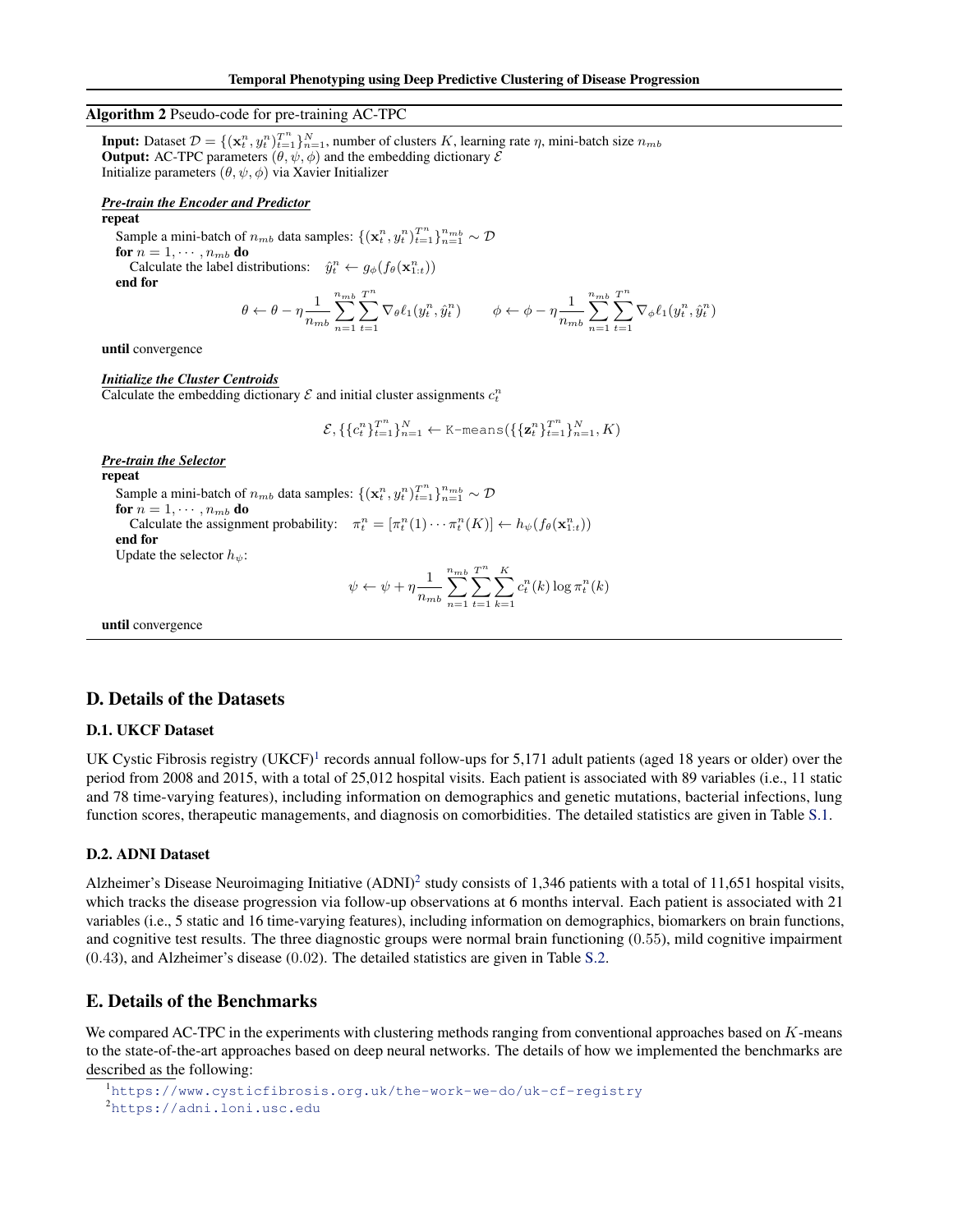| <b>STATIC COVARIATES</b>       |                                   | <b>Type</b>  | Mean             |              |                          | <b>Type</b> | Mean             |               |
|--------------------------------|-----------------------------------|--------------|------------------|--------------|--------------------------|-------------|------------------|---------------|
| Demographic                    | Gender                            | Bin.         | 0.55             |              |                          |             |                  |               |
| Genetic                        | <b>Class I Mutation</b>           | Bin.         | 0.05             |              | <b>Class VI Mutation</b> | Bin.        | 0.86             |               |
|                                | <b>Class II Mutation</b>          | Bin.         | 0.87             |              | DF508 Mutation           | Bin.        | 0.87             |               |
|                                | <b>Class III Mutation</b>         | Bin.         | 0.89             |              | G551D Mutation           | Bin.        | 0.06             |               |
|                                | <b>Class IV Mutation</b>          | Bin.         | 0.05             |              | Homozygous               | Bin.        | 0.58             |               |
|                                | <b>Class V Mutation</b>           | Bin.         | 0.04             |              | Heterozygous             | Bin         | 0.42             |               |
|                                |                                   |              |                  |              |                          |             |                  |               |
|                                |                                   |              |                  |              |                          |             |                  |               |
| <b>TIME-VARYING COVARIATES</b> |                                   | <b>Type</b>  | Mean             | Min / Max    |                          | Type        | Mean             | Min / Max     |
| Demographic                    | Age                               | Cont.        | 30.4             | 18.0 / 86.0  | Height                   | Cont.       | 168.0            | 129.0 / 198.6 |
|                                | Weight                            | Cont.        | 64.1             | 24.0 / 173.3 | BMI                      | Cont.       | 22.6             | 10.9 / 30.0   |
|                                | <b>Smoking Status</b>             | Bin.         | 0.1              |              |                          |             |                  |               |
| <b>Lung Func. Scores</b>       | $\overline{\mathrm{FEV}}_1$       | Cont.        | $\overline{2.3}$ | 0.2 / 6.3    | Best FEV <sub>1</sub>    | Cont.       | $\overline{2.5}$ | 0.3/8.0       |
|                                | $FEV1$ % Pred.                    | Cont.        | 65.1             | 9.0 / 197.6  | Best $FEV_1\%$ Pred.     | Cont.       | 71.2             | 7.5 / 164.3   |
| Hospitalization                | IV ABX Days Hosp.                 | Cont.        | 12.3             | 0/431        | Non-IV Hosp. Adm.        | Cont.       | 1.2              | 0/203         |
|                                | IV ABX Days Home                  | Cont.        | 11.9             | 0/441        |                          |             |                  |               |
| <b>Lung Infections</b>         | B. Cepacia                        | Bin.         | 0.05             |              | P. Aeruginosa            | Bin.        | 0.59             |               |
|                                | H. Influenza                      | Bin.         | 0.05             |              | K. Pneumoniae            | Bin.        | 0.00             |               |
|                                | E. Coli                           | Bin.         | 0.01             |              | <b>ALCA</b>              | Bin.        | 0.03             |               |
|                                | Aspergillus                       | Bin.         | 0.14             |              | NTM                      | Bin.        | 0.03             |               |
|                                | Gram-Negative                     | Bin.         | 0.01             |              | Xanthomonas              | Bin.        | 0.05             |               |
| <b>Comorbidities</b>           | S. Aureus<br><b>Liver Disease</b> | Bin.<br>Bin. | 0.30<br>0.16     |              |                          | Bin.        | 0.07             |               |
|                                | Asthma                            | Bin.         | 0.15             |              | Depression<br>Hemoptysis | Bin.        | 0.01             |               |
|                                | <b>ABPA</b>                       | Bin.         | 0.12             |              | Pancreatitus             | Bin.        | 0.01             |               |
|                                | Hypertension                      | Bin.         | 0.04             |              | <b>Hearing Loss</b>      | Bin.        | 0.03             |               |
|                                | Diabetes                          | Bin.         | 0.28             |              | Gall bladder             | Bin.        | 0.01             |               |
|                                | Arthropathy                       | Bin.         | 0.09             |              | Colonic structure        | Bin.        | 0.00             |               |
|                                | Bone fracture                     | Bin.         | 0.01             |              | Intest. Obstruction      | Bin.        | 0.08             |               |
|                                | Osteoporosis                      | Bin.         | 0.09             |              | $GI$ bleed $-$ no var.   | Bin.        | 0.00             |               |
|                                | Osteopenia                        | Bin.         | 0.21             |              | GI bleed - var.          | Bin.        | 0.00             |               |
|                                | Cancer                            | Bin.         | 0.00             |              | Liver Enzymes            | Bin.        | 0.16             |               |
|                                | Cirrhosis                         | Bin.         | 0.03             |              | Kidney Stones            | Bin.        | 0.02             |               |
| <b>Treatments</b>              | Dornase Alpha                     | Bin.         | 0.56             |              | Inhaled B. BAAC          | Bin.        | 0.03             |               |
|                                | Anti-fungals                      | Bin.         | 0.07             |              | Inhaled B. LAAC          | Bin.        | 0.08             |               |
|                                | HyperSaline                       | Bin.         | 0.23             |              | Inhaled B. SAAC          | Bin.        | 0.05             |               |
|                                | <b>HypertonicSaline</b>           | Bin.         | 0.01             |              | Inhaled B. LABA          | Bin.        | 0.11             |               |
|                                | <b>Tobi Solution</b>              | Bin.         | 0.20             |              | Inhaled B. Dilators      | Bin.        | 0.57             |               |
|                                | Cortico Combo                     | Bin.         | 0.41             |              | Cortico Inhaled          | Bin.        | 0.15             |               |
|                                | Non-IV Ventilation                | Bin.         | 0.05             |              | Oral B. Theoph.          | Bin.        | 0.04             |               |
|                                | Acetylcysteine                    | Bin.         | 0.02             |              | Oral B. BA               | Bin.        | 0.03             |               |
|                                | Aminoglycoside                    | Bin.         | 0.03             |              | Oral Hypo. Agents        | Bin.        | 0.01             |               |
|                                | iBuprofen                         | Bin.         | 0.00             |              | Chronic Oral ABX         | Bin.        | 0.53             |               |
|                                | Drug Dornase                      | Bin.         | 0.02             |              | Cortico Oral             | Bin.        | 0.14             |               |
|                                | <b>HDI</b> Buprofen               | Bin.         | 0.00             |              | Oxygen Therapy           | Bin.        | 0.11             |               |
|                                | Tobramycin                        | Bin.         | 0.03             |              | $O2$ Exacerbation        | Bin.        | 0.03             |               |
|                                | Leukotriene                       | Bin.         | 0.07             |              | $O2$ Nocturnal           | Bin.        | 0.03             |               |
|                                | Colistin                          | Bin.         | 0.03             |              | $O2$ Continuous          | Bin.        | 0.03             |               |
|                                | Diabetes Insulin                  | Bin.         | 0.01             |              | $O2$ Pro re nata         | Bin.        | 0.01             |               |
|                                | Macrolida ABX                     | Bin.         | 0.02             |              |                          |             |                  |               |

<span id="page-3-0"></span>

Table S.1. Summary and description of the UKCF dataset.

ABX: antibiotics

Table S.2. Summary and description of the ADNI dataset.

| <b>STATIC COVARIATES</b>       |                         | Type         | Mean         | Min/Max (Mode)  |                                    | Type         | Mean         | Min/Max (Mode)            |
|--------------------------------|-------------------------|--------------|--------------|-----------------|------------------------------------|--------------|--------------|---------------------------|
| <b>Demographic</b>             | Race<br>Education       | Cat.<br>Cat. | 0.93<br>0.23 | White<br>C16    | Ethnicity<br><b>Marital Status</b> | Cat.<br>Cat. | 0.97<br>0.75 | No Hisp/Latino<br>Married |
| Genetic                        | APOE <sub>4</sub>       | Cont.        | 0.44         | 0/2             |                                    |              |              |                           |
|                                |                         |              |              |                 |                                    |              |              |                           |
| <b>TIME-VARYING COVARIATES</b> |                         | Type         | Mean         | Min / Max       |                                    | <b>Type</b>  | Mean         | Min / Max                 |
| Demographic                    | Age                     | Cont.        | 73.6         | 55/92           |                                    |              |              |                           |
| <b>Biomarker</b>               | Entorhinal              | Cont.        | $3.6E + 3$   | $1.0E+3/6.7E+3$ | Mid Temp                           | Cont.        | $2.0E + 4$   | $8.9E+3/3.2E+4$           |
|                                | Fusiform                | Cont.        | $1.8E + 5$   | $9.0E+4/2.9E+5$ | <b>Ventricles</b>                  | Cont.        | $4.1E + 4$   | $5.7E+3/1.6E+5$           |
|                                | <b>Hippocampus</b>      | Cont.        | $6.9E + 3$   | $2.8E+3/1.1E+4$ | Whole Brain                        | Cont.        | $1.0E + 6$   | $6.5E+5/1.5E+6$           |
|                                | Intracranial            | Cont.        | $1.5E + 6$   | $2.9E+2/2.1E+6$ |                                    |              |              |                           |
| Cognitive                      | $ADAS-11$               | Cont.        | 8.58         | 0/70            | $ADAS-13$                          | Cont.        | 13.61        | 0/85                      |
|                                | CRD Sum of Boxes        | Cont.        | 1.21         | 0/17            | Mini Mental State                  | Cont.        | 27.84        | 2/30                      |
|                                | <b>RAVLT</b> Forgetting | Cont.        | 4.19         | $-12/15$        | RAVLT Immediate                    | Cont.        | 38.25        | 0/75                      |
|                                | <b>RAVLT</b> Learning   | Cont.        | 4.65         | $-5/14$         | <b>RAVLT</b> Percent               | Cont.        | 51.70        | $-500/100$                |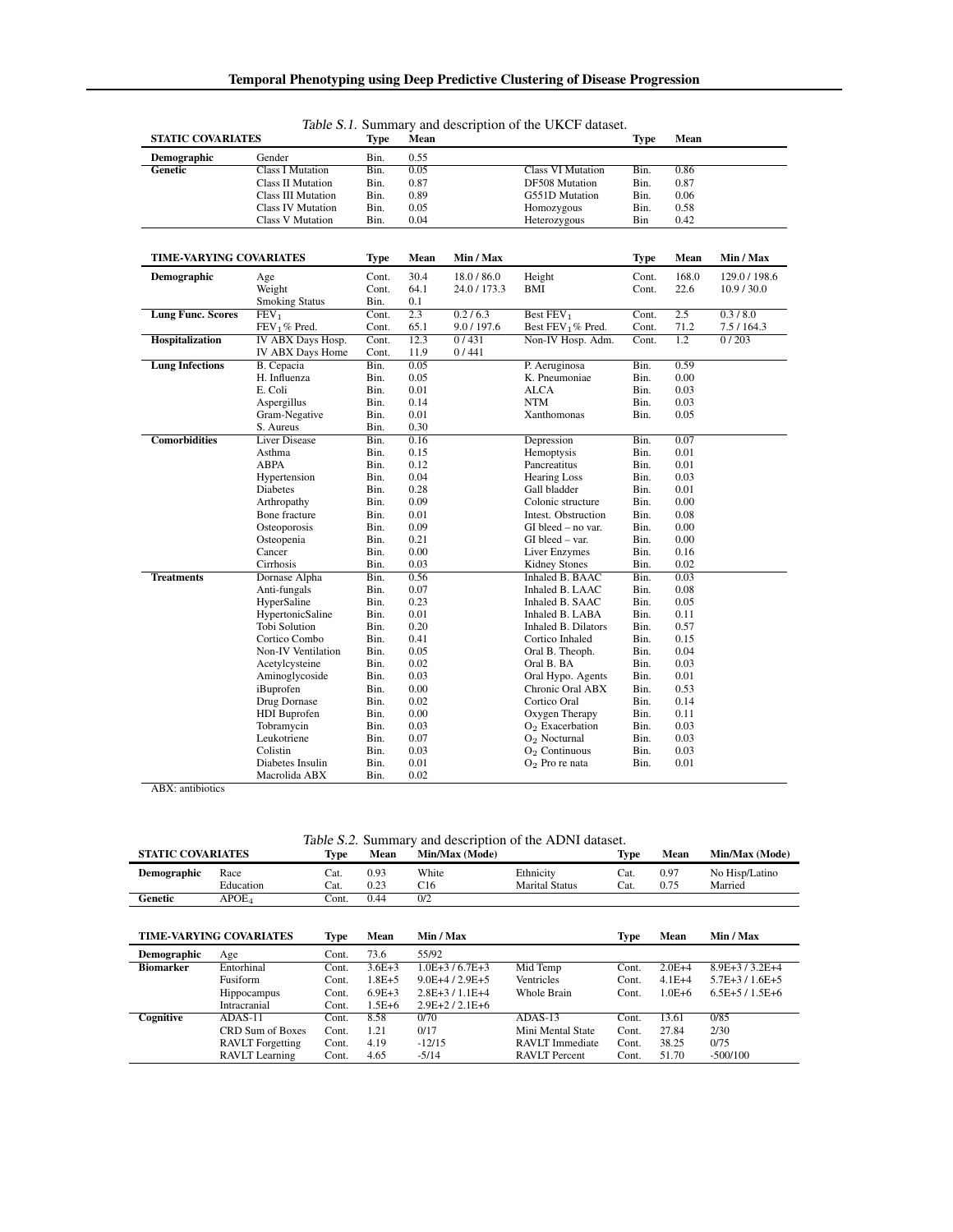<span id="page-4-0"></span>

Figure S.1. The block diagrams of the tested benchmarks.

|  | Table S.3. Comparison table of benchmarks. |
|--|--------------------------------------------|
|  |                                            |

| <b>Methods</b>         | Handling           | <b>Clustering</b> | <b>Similarity</b>         | Label           | Label             |
|------------------------|--------------------|-------------------|---------------------------|-----------------|-------------------|
|                        | <b>Time-Series</b> | <b>Method</b>     | <b>Measure</b>            | <b>Provided</b> | <b>Associated</b> |
| <b>KM-DTW</b>          | <b>DTW</b>         | $K$ -means        | <b>DTW</b>                | N               | N                 |
| KM-E2P $(\mathcal{Z})$ | <b>RNN</b>         | $K$ -means        | Euclidean in $Z$          | Y               | Y (indirect)      |
| $KM-E2P(\mathcal{Y})$  | <b>RNN</b>         | $K$ -means        | Euclidean in $\mathcal Y$ | Y               | Y (direct)        |
| DCN-S2S                | <b>RNN</b>         | $K$ -means        | Euclidean in $Z$          | N               | N                 |
| DCN-E2P                | <b>RNN</b>         | $K$ -means        | Euclidean in $Z$          | Y               | Y (indirect)      |
| SOM-VAE                | Markov model       | embedding mapping | reconstruction loss       | N               | N                 |
| SOM-VAE-P              | Markov model       | embedding mapping | prediction loss           | Y               | Y (direct)        |
| Proposed               | <b>RNN</b>         | embedding mapping | KL divergence             | Y               | Y (direct)        |

- Dynamic time warping followed by  $K$ -means<sup>3</sup>: Dynamic time warping (DTW) is utilized to quantify pairwise distance between two variable-length sequences and, then, K-means is applied (denoted as KM-DTW).
- $\bullet$  K-means with deep neural networks: To handle variable-length time-series data, we utilized an encoder-predictor network as depicted in Figure S.1b and trained the network based on (6) for dimensionality reduction; this is to provide fixed-length and low-dimensional representations for time-series. Then, we applied K-means on the latent encodings z (denoted as KM-E2P ( $Z$ )) and on the predicted label distributions  $\hat{y}$  (denoted as KM-E2P ( $Y$ )), respectively. We implemented the encoder and predictor of KM-E2P with the same network architectures with those of our model: the encoder is a single-layer LSTM with 50 nodes and the decoder is a two-layered fully-connected network with 50 nodes in each layer.
- Extensions of DCN<sup>4</sup> [\(Yang et al.,](#page-7-0) [2017\)](#page-7-0): Since the DCN is designed for static data, we utilized a sequence-to-sequence model in Figure S.1a for the encoder-decoder network as an extension to incorporate time-series data (denoted as **DCN-S2S**) and trained the network based on the reconstruction loss (using the reconstructed input sequence  $\hat{\mathbf{x}}_{1:t}$ ). For implementing DCN-S2S, we used a single-layer LSTM with 50 nodes for both the encoder and the decoder. And, we augmented a fully-connected layer with 50 nodes is used to reconstruct the original input sequence from the latent representation of the decoder.

In addition, since predictive clustering is associated with the label distribution, we compared a DCN whose encoderdecoder structure is replaced with our encoder-predictor network in Figure S.1b (denoted as DCN-E2P) to focus the dimensionality reduction – and, thus, finding latent encodings where clustering is performed – on the information for predicting the label distribution. We implemented the encoder and predictor of DCN-E2P with the same network architectures with those of our model as described in Section 5.

<sup>3</sup><https://github.com/rtavenar/tslearn>

<sup>4</sup><https://github.com/boyangumn/DCN>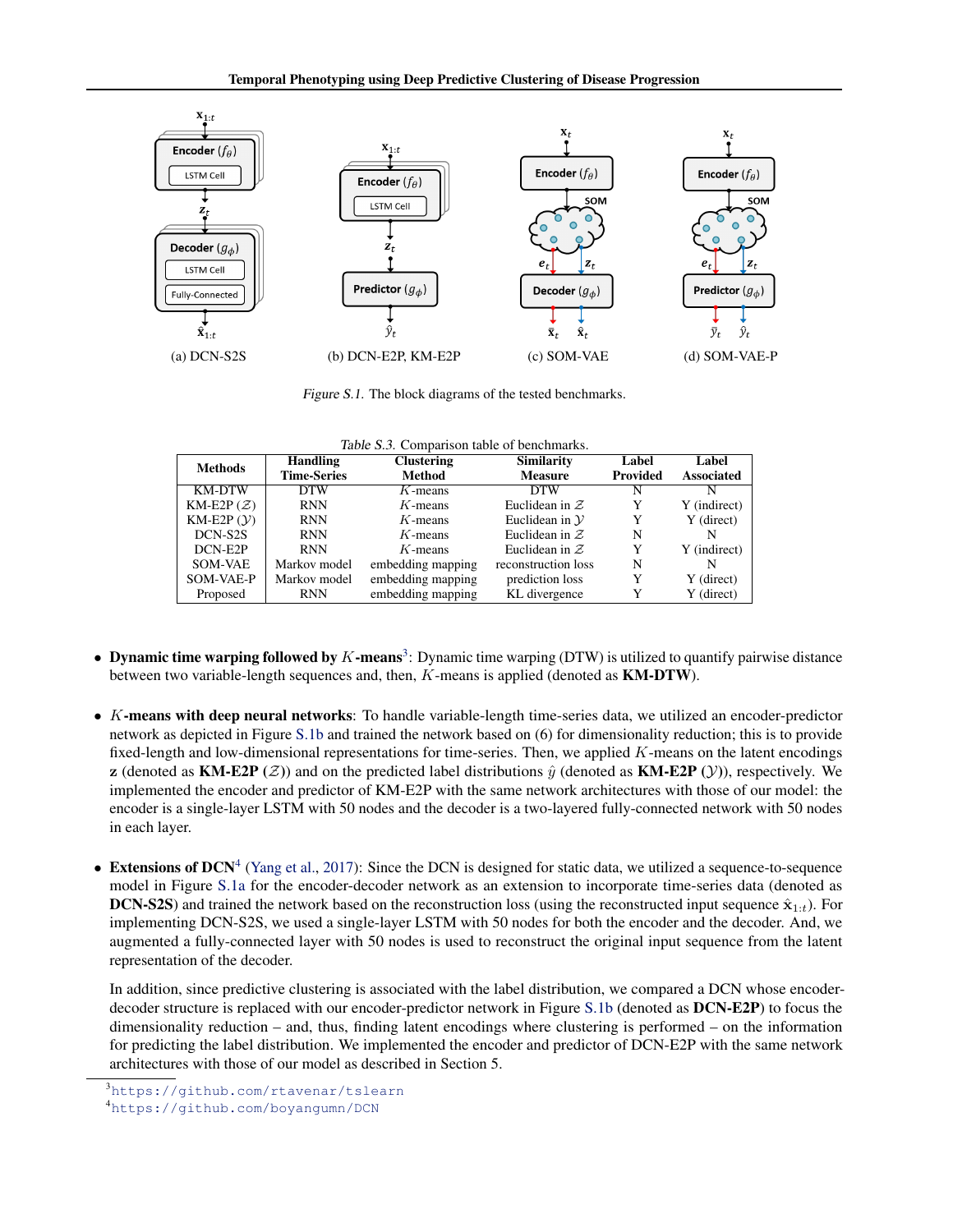• SOM-VAE<sup>5</sup> [\(Fortuin et al.,](#page-7-0) [2019\)](#page-7-0): We compare with SOM-VAE – though, this method is oriented towards visualization of input data via SOM – since it naturally clusters time-series data assuming Markov property (denoted as SOM-VAE). We replace the original CNN architecture of the encoder and the decoder with three-layered fully-connected network with 50 nodes in each layer, respectively. The network architecture is depicted in Figure [S.1c](#page-4-0) where  $\hat{\mathbf{x}}_t$  and  $\bar{\mathbf{x}}_t$  indicate the reconstructed inputs based on the encoding  $z_t$  and the embedding  $e_t$  at time t, respectively.

In addition, we compare with a variation of SOM-VAE by replacing the decoder with the predictor to encourage the latent encoding to capture information for predicting the label distribution (denoted as **SOM-VAE-P**). For the implementation, we replaced the decoder of SOM-VAE with our predictor which is a two-layered fully-connected layer with 50 nodes in each layer to predict the label distribution as illustrated in Figure [S.1d.](#page-4-0) Here,  $\hat{y}_t$  and  $\bar{y}_t$  indicate the predicted labels based on the encoding  $z_t$  and the embedding  $e_t$  at time t, respectively.

For both cases, we used the default values for balancing coefficients of SOM-VAE and the dimension of SOM to be equal to K.

We compared and summarized major components of the benchmarks in Table [S.3.](#page-4-0)

## F. Additional Experiments

### F.1. Contributions of the Auxiliary Loss Functions

As described in Section 3.1, we introduced two auxiliary loss functions – the sample-wise entropy of cluster assignment  $(3)$  and the embedding separation loss  $(4)$  – to avoid trivial solution that may arise in identifying the predictive clusters. To analyze the contribution of each auxiliary loss function, we report the average number of activated clusters, clustering performance, and prediction performance on the UKCF dataset with 3 comorbidities as described in Section 5.4. Throughout the experiment, we set  $K = 16$  – which is larger than  $C$  – to find the contribution of these loss functions to the number of activated clusters.

| Table S.4. Performance comparison with varying the balancing coefficients $\alpha$ , $\beta$ for the UKCF dataset. |                     |               |                |                         |                  |                |                  |  |
|--------------------------------------------------------------------------------------------------------------------|---------------------|---------------|----------------|-------------------------|------------------|----------------|------------------|--|
|                                                                                                                    | <b>Coefficients</b> |               |                | <b>Prognostic Value</b> |                  |                |                  |  |
| $\alpha$                                                                                                           |                     | Activated No. | Purity         | NMI                     | ARI              | AUROC.         | AUPRC.           |  |
| 0.0                                                                                                                | 0.0                 | 16            | $0.573 + 0.01$ | $0.006 + 0.00$          | $0.000 + 0.00$   | $0.500 + 0.00$ | $0.169 + 0.00$   |  |
| 0.0                                                                                                                | 1.0                 | 16            | $0.573 + 0.01$ | $0.006 + 0.00$          | $0.000 \pm 0.00$ | $0.500 + 0.00$ | $0.169 + 0.00$   |  |
| 3.0                                                                                                                | 0.0                 | 8.4           | $0.795 + 0.01$ | $0.431 + 0.01$          | $0.569 + 0.01$   | $0.840 + 0.01$ | $0.583 \pm 0.02$ |  |
| 3.0                                                                                                                | 1.0                 |               | $0.808 + 0.01$ | $0.468 + 0.01$          | $0.606 + 0.01$   | $0.852+0.00$   | $0.608 + 0.01$   |  |

Table S.4. Performance comparison with varying the balancing coefficients  $\alpha$ ,  $\beta$  for the UKCF dataset.

As we can see in Table S.4, both auxiliary loss functions make important contributions in improving the quality of predictive clustering. More specifically, the sample-wise entropy encourages the selector to choose one dominant cluster. Thus, as we can see results with  $\alpha = 0$ , without the sample-wise entropy, our selector assigns an equal probability to all 16 clusters which results in a trivial solution. We observed that, by augmenting the embedding separation loss (4), AC-TPC identifies a smaller number of clusters owing to the well-separated embeddings.

### F.2. Additional Results on Targeting Multiple Future Outcomes

Throughout the experiment in Section 5.5, we identified 12 subgroups of patients that are associated with the next-year development of 22 different comorbidities in the UKCF dataset. In Table [S.5,](#page-6-0) we reported 12 identified clusters and the full list of comorbidities developed in the next year since the latest observation and the corresponding frequency which is calculated in a cluster-specific fashion based on the true label.

As we can see in the table, the identified clusters displayed very different label distributions; that is, the combination of comorbidities as well as their frequency were very different across the clusters. For example, patients in Cluster 1 experienced low-risk of developing any comorbidities in the next year while 85% of patients in Cluster 0 experienced diabetes in the next year.

<sup>5</sup><https://github.com/ratschlab/SOM-VAE>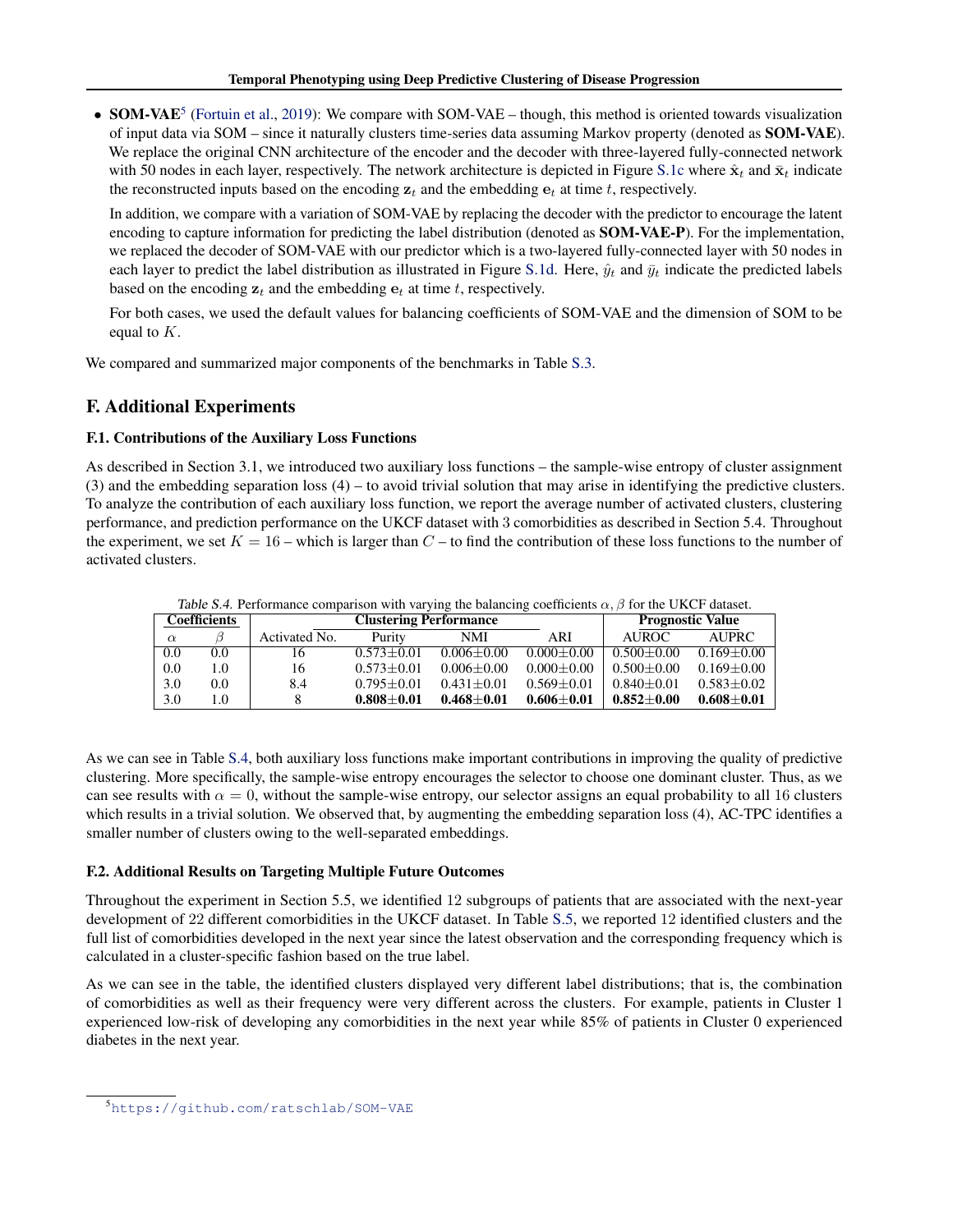|                  | <b>Comorbidities and Frequencies</b> |                              |                            |                            |  |  |  |
|------------------|--------------------------------------|------------------------------|----------------------------|----------------------------|--|--|--|
| <b>Clusters</b>  |                                      |                              |                            |                            |  |  |  |
|                  | Diabetes $(0.85)$                    | Liver Enzymes (0.21)         | Arthropathy (0.14)         | Depression $(0.10)$        |  |  |  |
|                  | Hypertens $(0.08)$                   | Osteopenia (0.07)            | Intest. Obstruction (0.07) | Cirrhosis (0.04)           |  |  |  |
| Cluster          | ABPA (0.04)                          | Liver Disease (0.04)         | Osteoporosis (0.03)        | Hearing Loss $(0.03)$      |  |  |  |
| $\boldsymbol{0}$ | Asthma $(0.02)$                      | Kidney Stones (0.01)         | Bone fracture (0.01)       | Hemoptysis (0.01)          |  |  |  |
|                  | Pancreatitis (0.01)                  | Cancer $(0.00)$              | Gall bladder (0.00)        | Colonic stricture (0.00)   |  |  |  |
|                  |                                      |                              |                            |                            |  |  |  |
|                  | GI bleed – no var. $(0.00)$          | $GI$ bleed $-$ var. $(0.00)$ |                            |                            |  |  |  |
|                  | Liver Enzymes (0.09)                 | Arthropathy (0.08)           | Depression (0.07)          | Intest. Obstruction (0.06) |  |  |  |
|                  | Diabetes (0.06)                      | Osteopenia (0.05)            | ABPA (0.04)                | Asthma $(0.03)$            |  |  |  |
| Cluster          | Liver Disease (0.03)                 | Hearing Loss (0.03)          | Osteoporosis (0.02)        | Pancreatitis (0.02)        |  |  |  |
| $\mathbf{1}$     | Kidney Stones (0.02)                 | Hypertension (0.01)          | Cirrhosis (0.01)           | Gall bladder (0.01)        |  |  |  |
|                  | Cancer $(0.01)$                      | Hemoptysis (0.00)            | Bone fracture (0.00)       | Colonic stricture (0.00)   |  |  |  |
|                  | GI bleed $-$ no var. $(0.00)$        | GI bleed $-$ var. $(0.00)$   |                            |                            |  |  |  |
|                  |                                      |                              |                            |                            |  |  |  |
|                  | ABPA(0.77)                           | Osteopenia (0.21)            | Intest. Obstruction (0.11) | Hearing Loss (0.10)        |  |  |  |
|                  | Liver Enzymes (0.07)                 | Diabetes $(0.06)$            | Depression (0.05)          | Pancreatitis (0.05)        |  |  |  |
| Cluster          | Liver Disease (0.04)                 | Arthropathy (0.04)           | Asthma $(0.03)$            | Bone fracture (0.02)       |  |  |  |
| $\overline{c}$   | Osteoporosis (0.02)                  | Hypertension (0.01)          | Cancer $(0.01)$            | Cirrhosis (0.01)           |  |  |  |
|                  | Kidney Stones (0.01)                 | Gall bladder (0.01)          | Hemoptysis (0.00)          | Colonic stricture (0.00)   |  |  |  |
|                  | GI bleed - no var. $(0.00)$          | GI bleed $-$ var. $(0.00)$   |                            |                            |  |  |  |
|                  | Asthma (0.89)                        | Liver Disease (0.87)         | Diabetes (0.29)            | Osteopenia (0.28)          |  |  |  |
|                  | Liver Enzymes (0.24)                 | ABPA (0.15)                  | Osteoporosis (0.11)        | Hearing Loss (0.06)        |  |  |  |
|                  |                                      |                              |                            |                            |  |  |  |
| Cluster          | Arthropathy (0.05)                   | Intest. Obstruction (0.05)   | Depression (0.04)          | Hypertension (0.03)        |  |  |  |
| 3                | Cirrhosis (0.02)                     | Kidney Stones (0.02)         | Pancreatitis (0.02)        | Gall bladder (0.02)        |  |  |  |
|                  | Cancer $(0.01)$                      | Bone fracture (0.00)         | Hemoptysis (0.00)          | Colonic stricture (0.00)   |  |  |  |
|                  | $GI$ bleed – no var. $(0.00)$        | GI bleed $-$ var. $(0.00)$   |                            |                            |  |  |  |
|                  | Osteoporosis (0.76)                  | Diabetes (0.43)              | Arthropathy (0.20)         | Liver Enzymes (0.18)       |  |  |  |
|                  | Osteopenia (0.15)                    | Depression $(0.13)$          | Intest. Obstruction (0.11) | ABPA (0.11)                |  |  |  |
|                  |                                      |                              |                            |                            |  |  |  |
| Cluster          | Hearing Loss (0.09)                  | Liver Disease (0.08)         | Hypertension (0.07)        | Cirrhosis (0.07)           |  |  |  |
| $\overline{4}$   | Kidney Stones (0.03)                 | Asthma $(0.02)$              | Hemoptysis (0.02)          | Bone fracture (0.02)       |  |  |  |
|                  | Gall bladder (0.01)                  | Pancreatitis (0.01)          | Cancer $(0.00)$            | Colonic stricture (0.00)   |  |  |  |
|                  | GI bleed – no var. $(0.00)$          | GI bleed $-$ var. $(0.00)$   |                            |                            |  |  |  |
|                  | Asthma (0.88)                        | Diabetes $(0.81)$            | Osteopenia (0.28)          | $ABPA$ $(0.24)$            |  |  |  |
|                  | Liver Enzymes (0.22)                 | Depression (0.15)            | Osteoporosis (0.14)        | Intest. Obstruction (0.12) |  |  |  |
|                  |                                      |                              | Liver Disease (0.09)       |                            |  |  |  |
| Cluster          | Hypertension (0.10)                  | Cirrhosis (0.10)             |                            | Arthropathy (0.08)         |  |  |  |
| 5                | Bone fracture (0.01)                 | Hemoptysis (0.01)            | Pancreatitis (0.01)        | Hearing Loss (0.01)        |  |  |  |
|                  | Cancer $(0.01)$                      | Kidney Stones (0.01)         | GI bleed $-$ var. $(0.01)$ | Gall bladder (0.00)        |  |  |  |
|                  | Colonic stricture (0.00)             | GI bleed – no var. $(0.00)$  |                            |                            |  |  |  |
|                  | Liver Disease (0.85)                 | Liver Enzymes (0.37)         | Osteopenia (0.27)          | ABPA (0.09)                |  |  |  |
|                  | Arthropathy (0.07)                   | Diabetes $(0.06)$            | Intest. Obstruction (0.06) | Osteoporosis (0.05)        |  |  |  |
| Cluster          | Depression (0.03)                    | Asthma $(0.03)$              | Hearing Loss (0.03)        | Cirrhosis $(0.02)$         |  |  |  |
| 6                |                                      |                              |                            | Pancreatitis (0.00)        |  |  |  |
|                  | Hemoptysis (0.02)                    | Hypertension (0.01)          | Kidney Stones (0.01)       |                            |  |  |  |
|                  | Gall bladder (0.00)                  | Bone fracture (0.00)         | Cancer $(0.00)$            | Colonic stricture (0.00)   |  |  |  |
|                  | GI bleed – no var. $(0.00)$          | GI bleed $-$ var. $(0.00)$   |                            |                            |  |  |  |
|                  | ABPA (0.83)                          | Diabetes $(0.78)$            | Osteopenia (0.25)          | Osteoporosis (0.24)        |  |  |  |
|                  | Liver Enzymes $(0.15)$               | Intest. Obstruction (0.12)   | Liver Disease (0.09)       | Hypertension (0.07)        |  |  |  |
| Cluster          | Hearing Loss (0.07)                  | Arthropathy (0.06)           | Depression (0.04)          | Cirrhosis (0.02)           |  |  |  |
| 7                | Asthma $(0.01)$                      | Bone fracture (0.01)         | Kidney Stones (0.01)       | Hemoptysis (0.01)          |  |  |  |
|                  |                                      |                              |                            |                            |  |  |  |
|                  | Cancer $(0.00)$                      | Pancreatitis (0.00)          | Gall bladder (0.00)        | Colonic stricture (0.00)   |  |  |  |
|                  | GI bleed $-$ no var. $(0.00)$        | GI bleed $-$ var. $(0.00)$   |                            |                            |  |  |  |
|                  | Diabetes (0.94)                      | Liver Disease (0.83)         | Liver Enzymes (0.43)       | Osteopenia (0.30)          |  |  |  |
|                  | Hearing Loss (0.11)                  | Osteoporosis (0.10)          | Intest. Obstruction (0.09) | Cirrhosis (0.08)           |  |  |  |
| Cluster          | Depression (0.08)                    | ABPA (0.07)                  | Arthropathy (0.06)         | Hypertension (0.05)        |  |  |  |
| 8                | Kidney Stones (0.05)                 | Asthma $(0.02)$              | Hemoptysis (0.01)          | Bone fracture (0.01)       |  |  |  |
|                  | Cancer $(0.00)$                      | Pancreatitis (0.00)          | Gall bladder (0.00)        | Colonic stricture (0.00)   |  |  |  |
|                  | GI bleed – no var. $(0.00)$          | GI bleed $-$ var. $(0.00)$   |                            |                            |  |  |  |
|                  |                                      |                              |                            |                            |  |  |  |
|                  | Asthma (0.89)                        | Osteopenia (0.26)            | ABPA (0.19)                | Arthropathy (0.14)         |  |  |  |
|                  | Intest. Obstruction (0.11)           | Depression (0.08)            | Osteoporosis (0.08)        | Diabetes $(0.06)$          |  |  |  |
| Cluster          | Liver Enzymes (0.06)                 | Hemoptysis (0.03)            | Hypertension (0.02)        | Liver Disease (0.02)       |  |  |  |
| 9                | Pancreatitis (0.02)                  | Bone fracture (0.01)         | Cancer $(0.01)$            | Cirrhosis (0.01)           |  |  |  |
|                  | Gall bladder (0.01)                  | Hearing Loss (0.01)          | Kidney Stones (0.00)       | Colonic stricture (0.00)   |  |  |  |
|                  | GI bleed – no var. $(0.00)$          | GI bleed $-$ var. $(0.00)$   |                            |                            |  |  |  |
|                  | Osteopenia (0.82)                    | Diabetes $(0.81)$            | Arthropathy (0.23)         | Depression $(0.19)$        |  |  |  |
|                  | Liver Enzymes (0.18)                 |                              |                            | Liver Disease (0.10)       |  |  |  |
|                  |                                      | Hypertension $(0.16)$        | Hearing Loss $(0.10)$      |                            |  |  |  |
| Cluster<br>10    | Osteoporosis (0.10)                  | Intest. Obstruction (0.09)   | ABPA (0.09)                | Kidney Stones (0.07)       |  |  |  |
|                  | Cirrhosis (0.05)                     | Asthma $(0.01)$              | Cancer $(0.00)$            | GI bleed $-$ var. $(0.00)$ |  |  |  |
|                  | Bone fracture (0.00)                 | Hemoptysis (0.00)            | Pancreatitis (0.00)        | Gall bladder (0.00)        |  |  |  |
|                  | Colonic stricture (0.00)             | GI bleed – no var. $(0.00)$  |                            |                            |  |  |  |
|                  | Osteopenia (0.77)                    | Liver Enzymes (0.18)         | Arthropathy (0.12)         | Depression $(0.09)$        |  |  |  |
|                  |                                      | Diabetes $(0.06)$            | Hearing Loss (0.06)        |                            |  |  |  |
|                  | Hypertension (0.06)                  |                              |                            | ABPA (0.05)                |  |  |  |
| Cluster          | Liver Disease (0.05)                 | Osteoporosis (0.04)          | Intest. Obstruction (0.04) | Cirrhosis (0.02)           |  |  |  |
| 11               | Asthma $(0.02)$                      | Pancreatitis (0.02)          | Bone fracture (0.01)       | Cancer $(0.01)$            |  |  |  |
|                  | Kidney Stones (0.00)                 | Gall bladder (0.00)          | Colonic stricture (0.00)   | Hemoptysis (0.00)          |  |  |  |
|                  | GI bleed $-$ no var. $(0.00)$        | GI bleed $-$ var. $(0.00)$   |                            |                            |  |  |  |

<span id="page-6-0"></span>Table S.5. The comorbidities developed in the next year for the 12 identified clusters. The values in parentheses indicate the corresponding frequency.